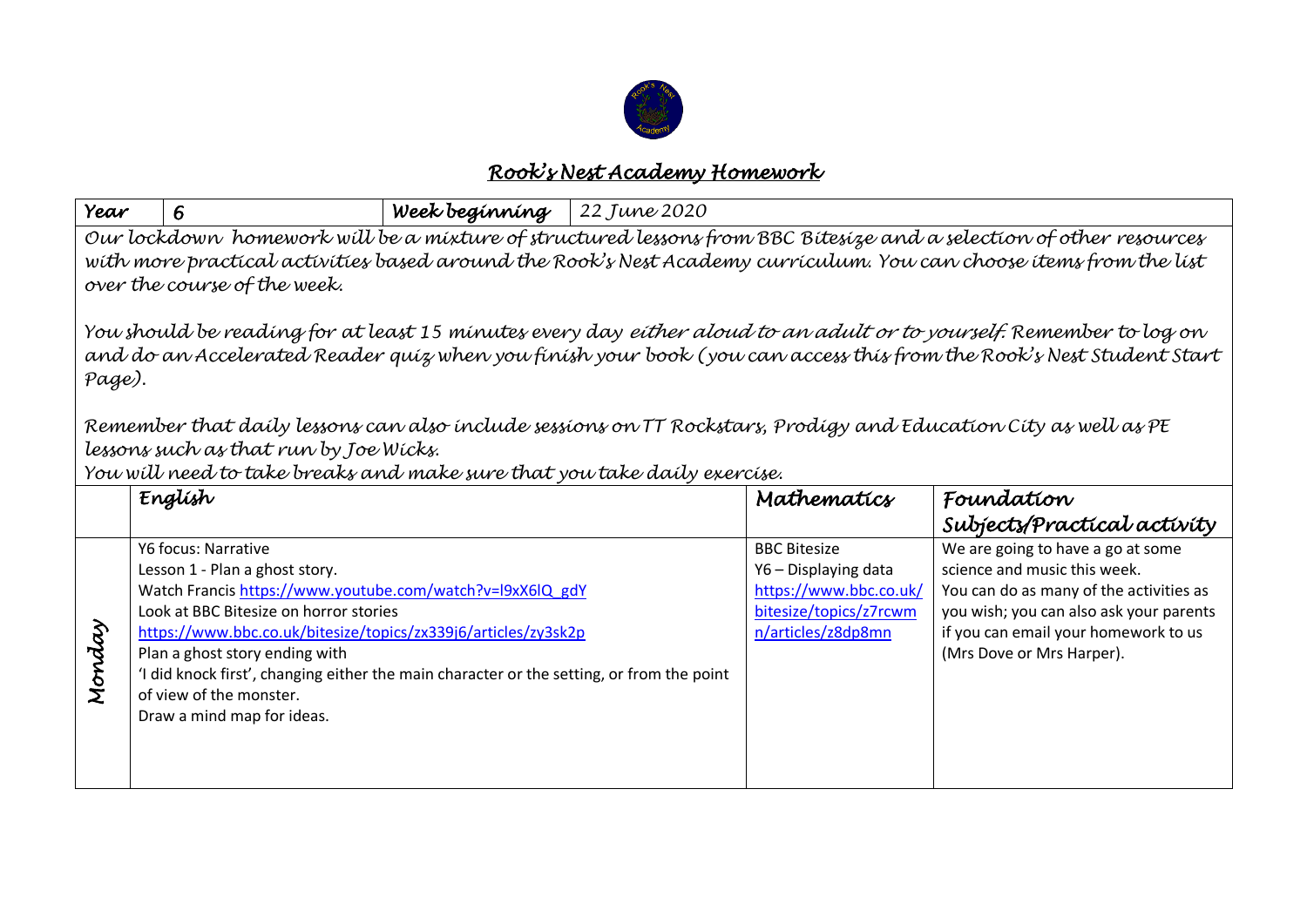|          | <b>Y6 Focus: Narrative</b>                                                                                                                                                                                                                                                           | <b>BBC Bitesize</b>      | Focus: Science - Thermal conductivity   |
|----------|--------------------------------------------------------------------------------------------------------------------------------------------------------------------------------------------------------------------------------------------------------------------------------------|--------------------------|-----------------------------------------|
| Tuesday  | Lesson 2 - setting description                                                                                                                                                                                                                                                       | Y6 - Mean, median,       | Check out these games.                  |
|          | First, read this and identify figurative language (similes, metaphors, personification,                                                                                                                                                                                              | mode, range              | https://www.sciencekids.co.nz/gamesac   |
|          | alliteration)                                                                                                                                                                                                                                                                        | https://www.bbc.co.uk/   | tivities/keepingwarm.html               |
|          | Early in the 1990s, Black's Hotel was THE place to stay if you were going to visit the Quetico Provincial Park on the border of Ontario<br>and Minnesota. It perched on the edge of the vast forests, that blanketed the rolling hills and guarded the isolated lakes in the lonely  | bitesize/topics/zm49q6f  | Can you plan your own experiment to     |
|          | park. Visitors would spend their days walking, canoeing and portaging before returning to sample the hearty dinners offered by the                                                                                                                                                   | /articles/z99jpbk        | test thermal conductivity?              |
|          | Hotel's celebrated kitchen. Over the years however, Black's Hotel had disintegrated into a decaying, dilapidated wooden structure with<br>rusting metal window frames and blank-eyed windows. Its front door hung off its hinges and the grounds had been invaded by a forest        |                          |                                         |
|          | of stringy shrubs and tattered grass. On the roof, tiles gaped like missing teeth and creeper festooned the broken gutters. Locals                                                                                                                                                   |                          |                                         |
|          | avoided it like the plague - to a great part due to the Navajo legends of skin-walkers that had become part and parcel of the building's<br>history.                                                                                                                                 |                          |                                         |
|          |                                                                                                                                                                                                                                                                                      |                          |                                         |
| Wednesda | Y6 focus: Narrative                                                                                                                                                                                                                                                                  | BBC Bitesize#Y6 -        | Focus: Music - dynamics                 |
|          | Lesson 3 - Speech punctuation                                                                                                                                                                                                                                                        | Probability              | <b>BBC Bitesize</b>                     |
|          | Look at BBC Bitesize on inverted commas.                                                                                                                                                                                                                                             | https://www.bbc.co.uk/   | https://www.bbc.co.uk/bitesize/topics/  |
|          | https://www.bbc.co.uk/bitesize/topics/zvwwxnb/articles/ztcp97h                                                                                                                                                                                                                       | bitesize/topics/zx9k7ty/ | zcbkcj6/articles/z3rcgdm                |
|          | Complete the work and do the quiz.                                                                                                                                                                                                                                                   | articles/zqpxmnb         | Use your Charanga log in to explore the |
|          |                                                                                                                                                                                                                                                                                      |                          | activities on Music World.              |
|          | <b>Y6 Focus: Narrative</b>                                                                                                                                                                                                                                                           | Oak National Academy     |                                         |
|          | Lesson 4 - Character description                                                                                                                                                                                                                                                     | Y6 - Interpreting line   |                                         |
|          | Read this to help you to write your own character description.                                                                                                                                                                                                                       | graphs                   |                                         |
| Thursday | Not far from the hotel lived Frankie Morris and her father - a scientist by trade and a single parent ever since the death of Frankie's<br>mother when the girl was very young. Frankie's father was frequently absent and, even when he was present, he was vague and               | https://classroom.thena  |                                         |
|          | distant. As a result, Frankie had largely brought herself up and therefore had developed a certain self-confidence that her teachers and                                                                                                                                             | tional.academy/lessons/  |                                         |
|          | other adults frequently saw as rudeness or arrogance. At school, she was not a smart or even a particularly attractive figure. Her face<br>was too thin; her clothes never fitted and her dark fringe hung over her eyes, leading Frankie to toss her head regularly like a restless | interpret-line-graphs    |                                         |
|          | horse attacked by flies. At school, she attracted the attentions of a small band of the 'cool' kids, who made her life a misery with their                                                                                                                                           |                          |                                         |
|          | insults and sly shoves when they came across her in the long corridors by the lockers. None of her other classmates dared to make<br>friends with her for fear of being bullied themselves and her passion for art isolated her even further. Increasingly lonely, Frankie had       |                          |                                         |
|          | taken to spending many hours at the abandoned hotel - sketching and reading. She had even created a hidden hiding place for her                                                                                                                                                      |                          |                                         |
|          | beloved sketchbook behind a cracked board in the wall behind the old Reception desk. She had no real fear that anyone would take (or<br>for that matter even want to look at) her drawings but she liked the romance of the hidey hole.                                              |                          |                                         |
|          |                                                                                                                                                                                                                                                                                      |                          |                                         |